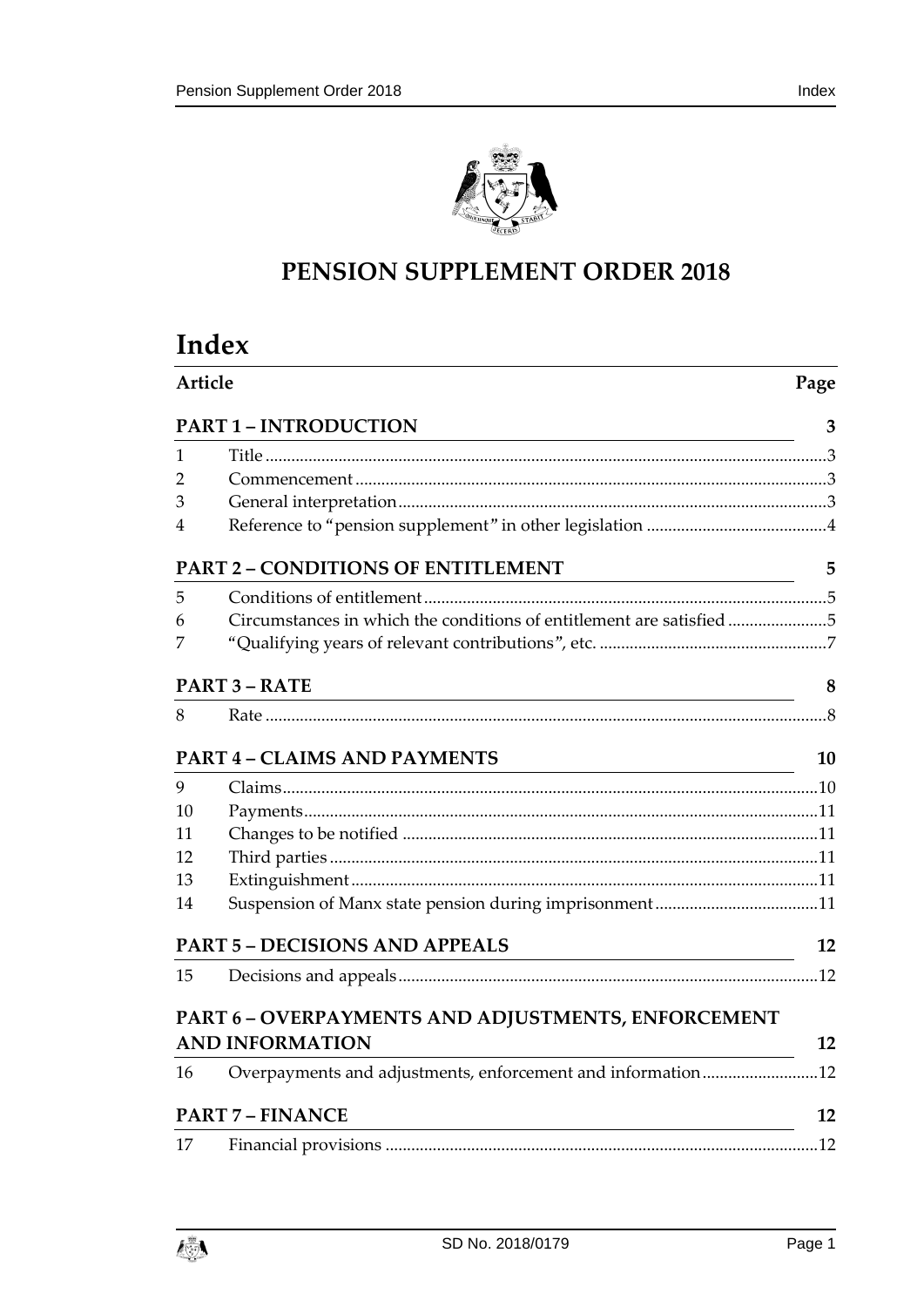| <b>PART 8 - REVOCATION AND SAVINGS</b> |                                                                                                                                                  |    |
|----------------------------------------|--------------------------------------------------------------------------------------------------------------------------------------------------|----|
| 18                                     |                                                                                                                                                  |    |
| 19                                     |                                                                                                                                                  |    |
| 20                                     | Savings: person entitled to pension supplement immediately before 6                                                                              |    |
| 21                                     | Savings: person not entitled to pension supplement immediately before 6<br>April 2019 because the person does not satisfy the ordinary residence |    |
| 22                                     | Savings: person not entitled to pension supplement immediately before 6<br>April 2019 because the person does not satisfy the qualifying benefit |    |
| 23                                     | condition because the person has not claimed a qualifying benefit  13                                                                            |    |
|                                        |                                                                                                                                                  |    |
|                                        | <b>SCHEDULE</b>                                                                                                                                  | 15 |
|                                        | RELEVANT CONTRIBUTIONS                                                                                                                           | 15 |

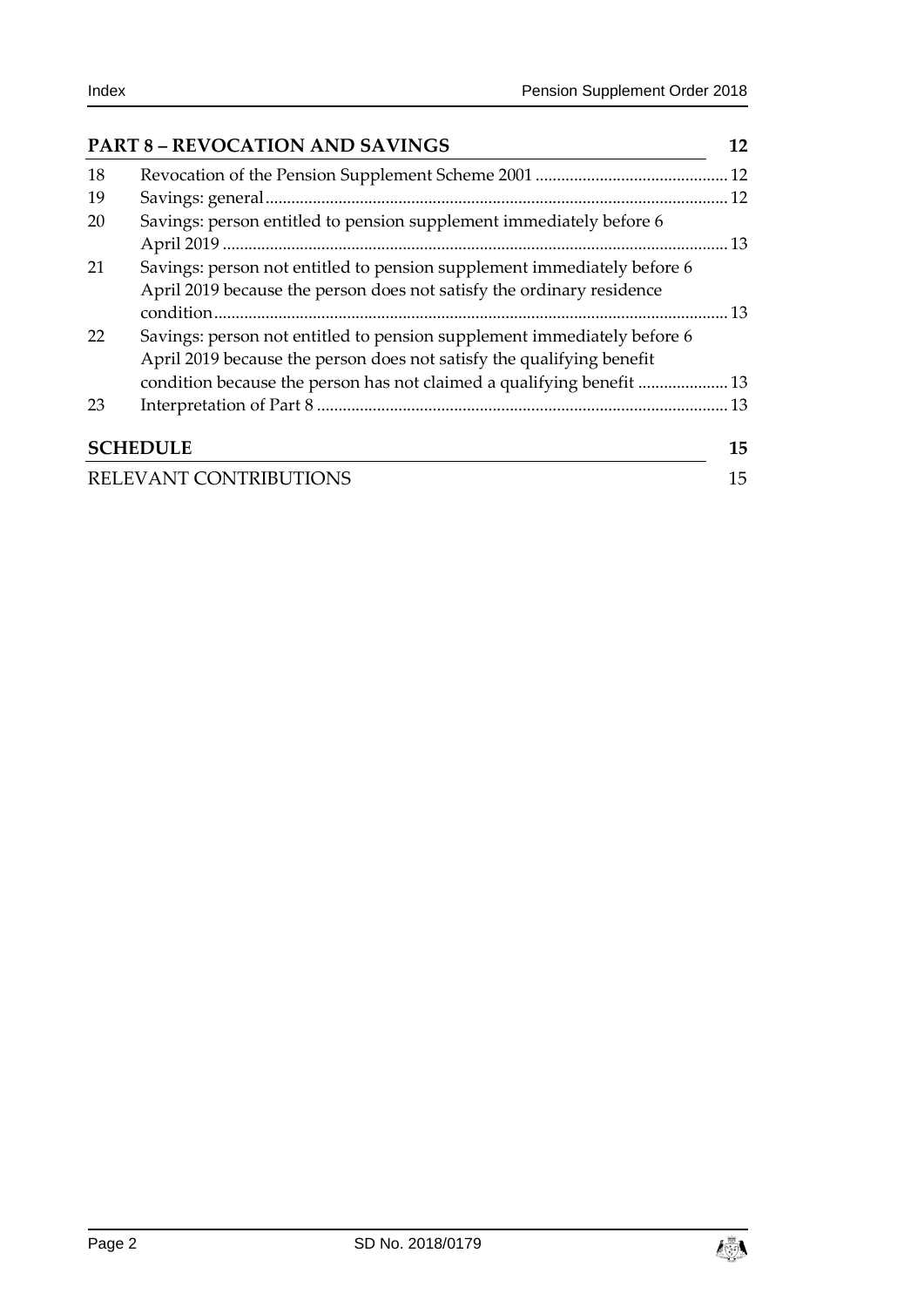Statutory Document No. 2018/0179



*Social Security Act 2000*

# **PENSION SUPPLEMENT ORDER 2018**

*Approved by Tynwald: 18th July 2018 Coming into Operation in accordance with article 2*

<span id="page-2-0"></span>The Treasury makes the following Order under section 1A of the Social Security Act 2000.

## **PART 1 – INTRODUCTION**

#### <span id="page-2-1"></span>**1 Title**

This Order is the Pension Supplement Order 2018.

#### <span id="page-2-2"></span>**2 Commencement**

If approved by Tynwald, this Order comes into operation on 6 April 2019<sup>1</sup> .

## <span id="page-2-3"></span>**3 General interpretation**

(1) In this Order —

**"the 2014 Act"** means the Pensions Act 2014<sup>2</sup> ;

- **"the Claims and Payments Regulations"** means the Social Security (Claims and Payments) Regulations 1987<sup>3</sup> ;
- **"IOM SSCBA"** means the Social Security Contributions and Benefits Act 1992<sup>4</sup> ;
- **"IOM State Pension Regulations"** means the State Pension Regulations 2015<sup>5</sup> ;
- **"Manx state pension"** means a Manx state pension under Part 1 of the 2014 Act (Manx state pension);

1

<sup>1</sup> Under section 2(1) of the Social Security Act 2000 an order under section 1A(1) of that Act shall be laid before Tynwald as soon as may be after it is made and, unless it is approved by Tynwald at the sitting at which it is laid or the next following sitting, it ceases to have effect, but without prejudice to anything done under it or the making of a new order.

<sup>2</sup> 2014 c.19 (see SD 2018/0076).

<sup>3</sup> S.I. 1987/1968 (see SD 360/98).

<sup>4</sup> 1992 c.4 (see SD 505/94).

<sup>5</sup> S.I. 2015/173 (see SD 2018/0124).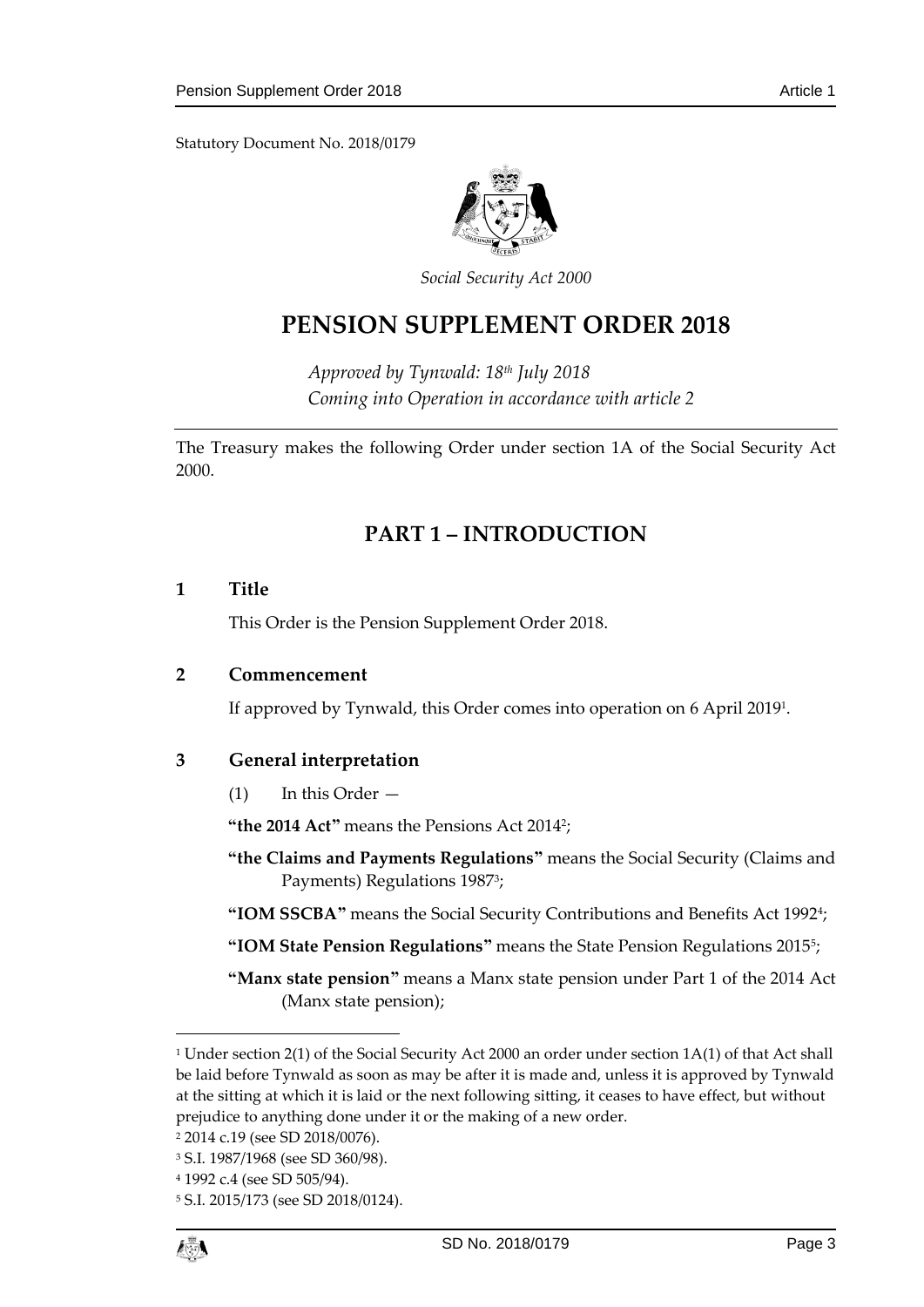**"P"** has the meaning given in article 5 (conditions of entitlement);

- **"pensionable age"** has the meaning given by the rules in paragraph 1 of Schedule 4 to the Pensions Act 19956;
- **"reduced rate election case"** and **"standard case"** have the meanings given in article 6 (circumstances in which the conditions of entitlement are satisfied);

**"S"** has the meaning given in article 6;

- **"serving member of the forces"** has the meaning given in regulation 1(2) of the Social Security (Contributions) Regulations 2001<sup>7</sup> ;
- **"SSAA"** means the Social Security Administration Act 1992<sup>8</sup> ;
- **"supplement"** means a pension supplement under this Order;
- **"tax year"** means the period from 6 April in any year to 5 April in the following year, the expression **"1978-79"** meaning the tax year beginning with 6 April 1978, and any correspondingly framed reference to a pair of successive years being construed as a reference to the tax year beginning with 6 April in the earlier of them; and

a person's **"working life"** is the period between —

- (a) (inclusive) the tax year in which that person attained the age of 16; and
- (b) (exclusive) the tax year in which that person attained pensionable age or died under that age.
- (2) Unless it is provided otherwise or the context otherwise requires, any reference in this Order to any provision of any legislation applied to the Island by an Order under section 1 of the Social Security Act 2000 or section 1 of the Pension Schemes Act 1995 shall be construed as a reference to that legislation as it has effect in the Island.
- (3) Unless the context otherwise requires, the Interpretation Act 2015<sup>9</sup> applies to this Order as it applies to an Act of Tynwald.

## <span id="page-3-0"></span>**4 Reference to "pension supplement" in other legislation**

Unless it is provided or the context otherwise requires, reference to a pension supplement under the Pension Supplement Scheme 2001<sup>10</sup> (directly or indirectly) in any legislation other than this Order is to be read as a reference to a supplement under this Order also.

-



<sup>6</sup> 1995 c.26 (see SD 501/97).

<sup>7</sup> S.I. 2001/1004 (see SD 374/02).

<sup>8</sup> 1992 c.5 (see SD 506/94).

<sup>9</sup> AT 11 of 2015.

<sup>10</sup> GC 53/01.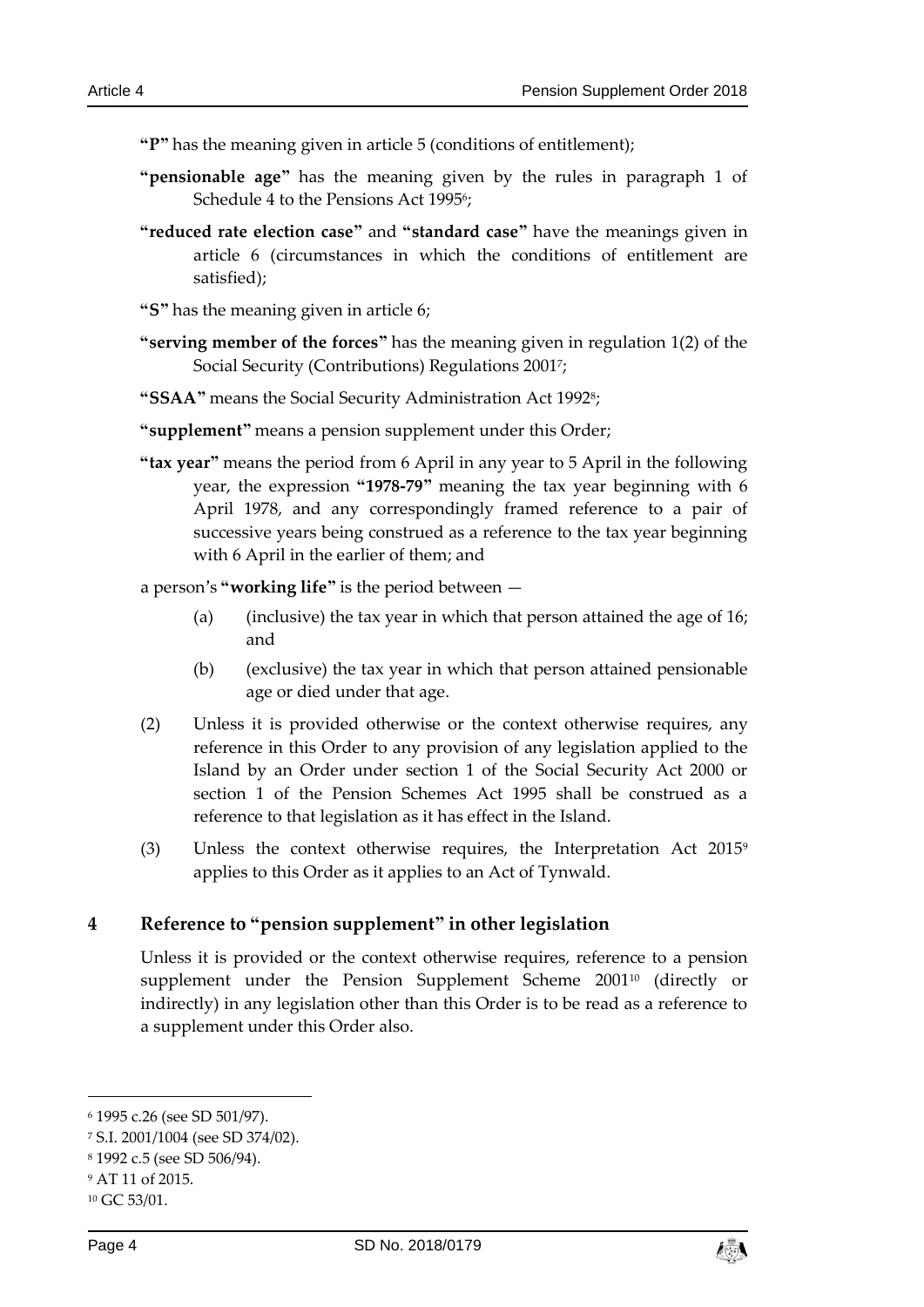## **PART 2 – CONDITIONS OF ENTITLEMENT**

## <span id="page-4-1"></span><span id="page-4-0"></span>**5 Conditions of entitlement**

- (1) A person (in this Order called "P") is entitled to a pension supplement if P satisfies
	- (a) the state pension age condition;
	- (b) the ordinary residence condition;
	- (c) the qualifying benefit condition; and
	- (d) the qualifying contribution condition.
- (2) Article 6 (circumstances in which the conditions of entitlement are satisfied) specifies the circumstances in which P satisfies the conditions specified in paragraph (1).
- (3) Paragraph (1) is subject to the rest of this Order (see article 9 (claims) in particular).

## <span id="page-4-2"></span>**6 Circumstances in which the conditions of entitlement are satisfied**

(1) This article specifies the circumstances in which P satisfies the conditions specified in article 5(1) (conditions of entitlement).

*The state pension age condition*

- (2) P satisfies the state pension age condition if P attains pensionable age on a day —
	- (a) on or after 6 April 2019; and
	- (b) before 6 April 2039.

*The ordinary residence condition*

(3) P satisfies the ordinary residence condition if P is ordinarily resident in the Isle of Man.

*The qualifying benefit condition*

- (4) P satisfies the qualifying benefit condition if paragraph (5) or (10) applies to P.
- (5) This paragraph applies to P if any of paragraphs (6) to (8) applies to P.
- (6) This paragraph applies to P if P is entitled to a Manx state pension under section 2 of the 2014 Act (entitlement to Manx state pension at full or reduced rate).
- (7) This paragraph applies to P if P is entitled to a Manx state pension under section 4 of the 2014 Act (entitlement to Manx state pension at transitional rate) but not because subsection (1)(b) of that section does not apply to P under section 11 of that Act (reduced rate elections: effect on section 4 pensions).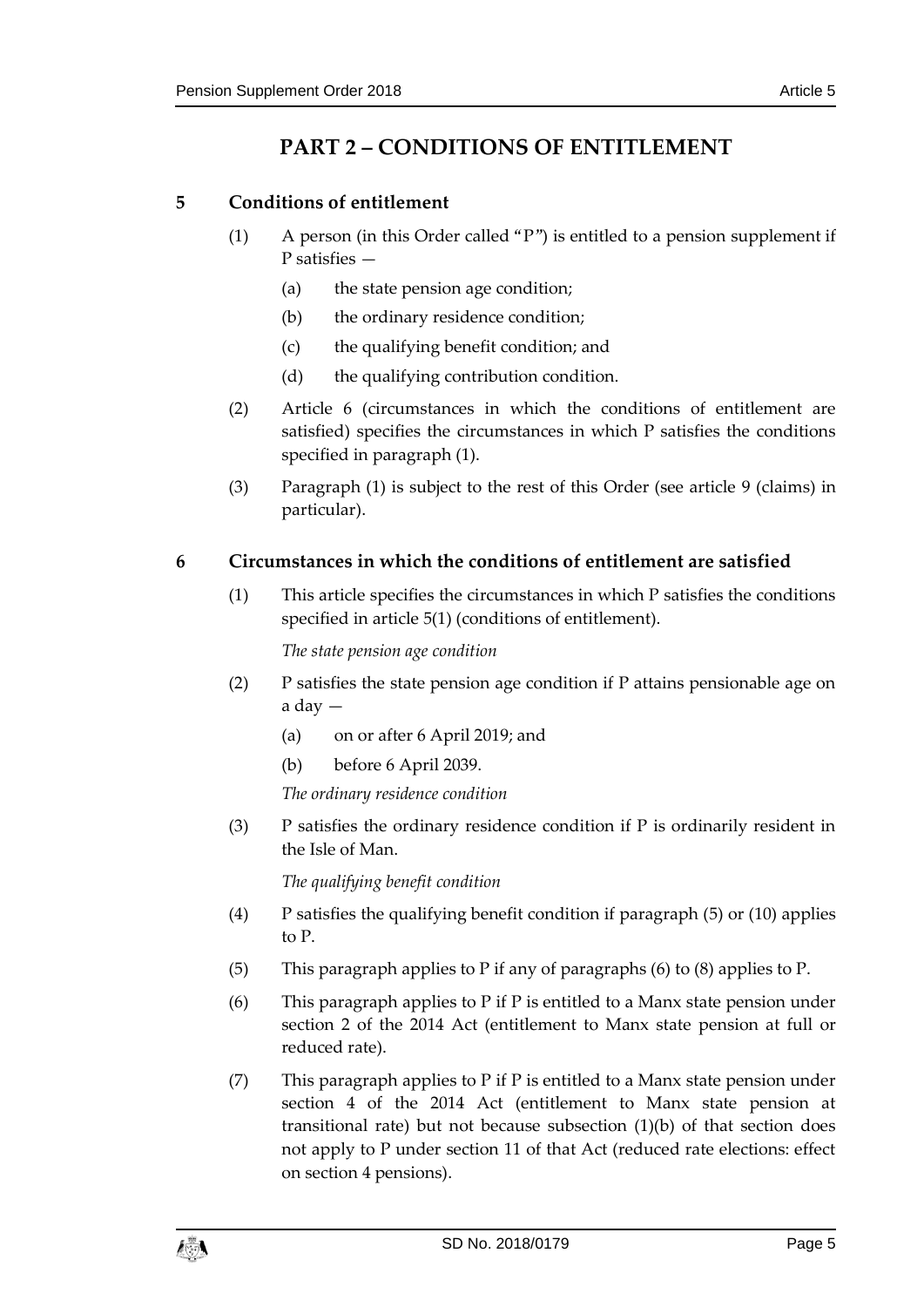- (8) This paragraph applies to  $P$  if  $-$ 
	- (a) P is entitled to a Manx state pension under section 4 of the 2014 Act because subsection  $(1)(b)$  of that section does not apply to  $P$ under section 11 of that Act; and
	- (b) the transitional rate of the Manx State pension for P is the rate specified in paragraph 2(2)(a) or 3(2)(a) of Schedule 6 (reduced rate elections: effect on rate of section 4 pensions) to the 2014 Act (including as recalculated under paragraph 4 or 5 of that Schedule).
- (9) If paragraph (5) applies to P, P is a **"standard case"**.
- (10) This paragraph applies to P if paragraph (11) or (12) applies to P.
- (11) This paragraph applies to  $P$  if  $-$ 
	- (a) P is entitled to a Manx state pension under section 4 of the 2014 Act because subsection  $(1)(b)$  of that section does not apply to P under section 11 of that Act; and
	- (b) the transitional rate of the Manx State pension for  $P$  is the rate specified in paragraph 2(2)(b) or 3(2)(b) of Schedule 6 to the 2014 Act (including as recalculated under paragraph 4 or 5 of that Schedule).
- (12) This paragraph applies to P if P is entitled to a Manx state pension under section 12 of the 2014 Act (reduced rate elections: pension for women with no section 4 pension).
- (13) If paragraph (10) applies to P, P is a **"reduced rate election case"**.
- (14) Paragraphs (6) to (8), (11) and (12) are subject to article 14 (suspension of Manx state pension during imprisonment).

*The qualifying contribution condition*

- (15) P satisfies the qualifying contribution condition if paragraph (16) or (17) applies to P.
- (16) This paragraph applies to  $P$  if  $-$ 
	- (a) P is a standard case; and
	- (b) P has at least 10 qualifying years of relevant contributions in P's working life.
- (17) This paragraph applies to  $P$  if  $-$ 
	- (a) P is a reduced rate election case; and
	- (b) S has at least 10 qualifying years of relevant contributions in S's working life.
- (18) In this Order **"S"** means the person to whom P is or was married, or is or was in a civil partnership with, referred to (directly or indirectly) in Schedule 6 (reduced rate elections: effect on rate of section 4 pension) or

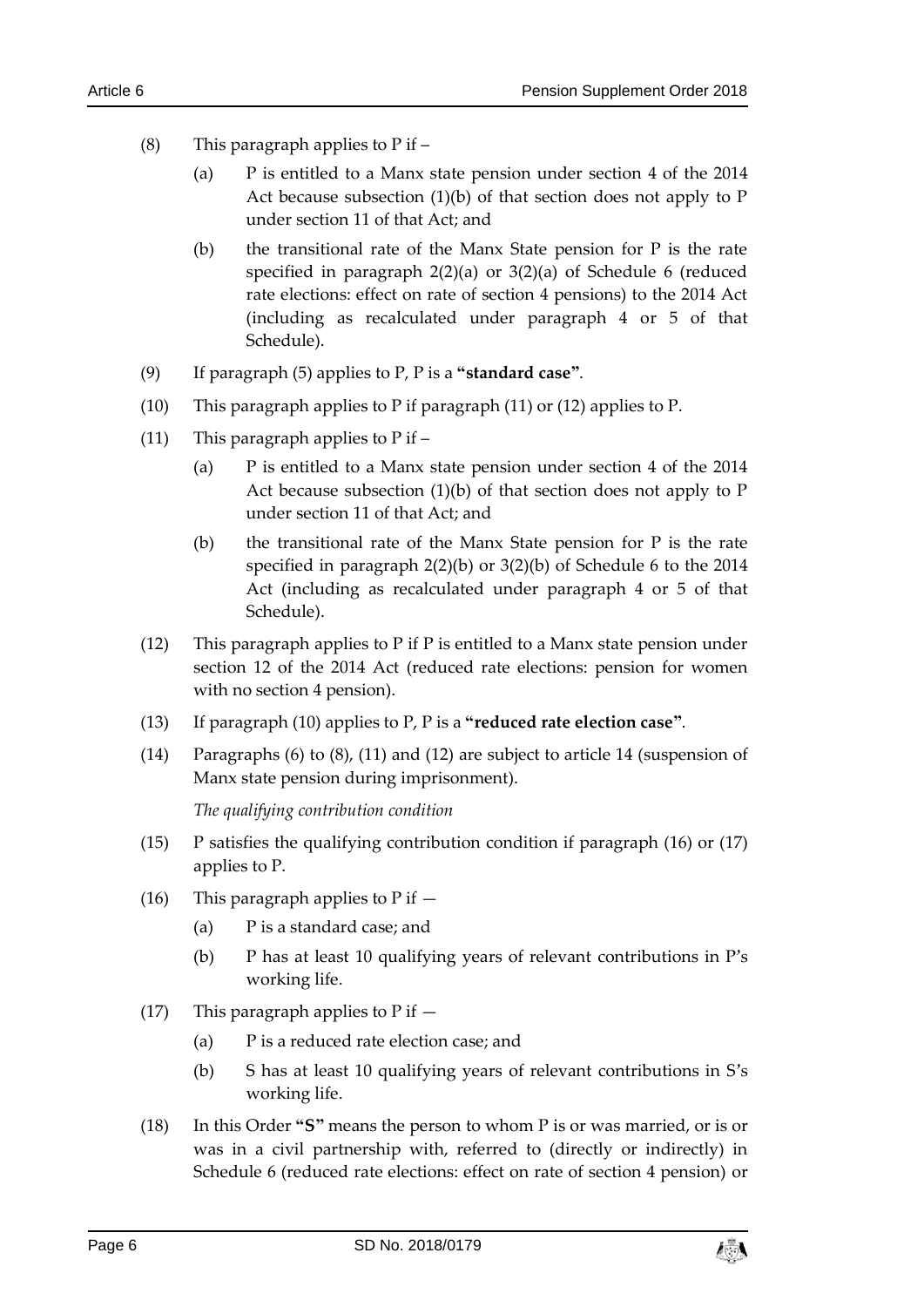Schedule 7 (reduced rate elections: basic amount of Manx State pension under section 12) to the 2014 Act.

*Note:*

*See article 7 (qualifying years of relevant contributions, etc.) for more information about paragraphs (16) to (18).*

## <span id="page-6-0"></span>**7 "Qualifying years of relevant contributions", etc.**

- (1) For the purposes of this Order, a **"qualifying year of relevant contributions**" means —
	- (a) a tax year, during P's or S's working life, in which P's or S's earnings factor (or the sum of P's or S's earnings factors) is equal to or greater than the qualifying earnings factor for that year; or
	- (b) a reckonable year that would have been treated under regulation 13(1) of the Social Security (Widow's Benefit, Retirement Pensions and Other Benefits) (Transitional) Regulations 1979<sup>11</sup> as a qualifying year for the purposes of determining P's or S's entitlement to an old state pension that is a Category A retirement pension.
- (2) Unless the context otherwise requires, sections 22 (earnings factors) and 23 (provisions supplemental to sections 21 and 22) of the IOM SSCBA have effect for the purposes of determining P's or S's earnings factors for the purposes of this article as they do for the purposes of sections 2 and 4 of the 2014 Act.

This paragraph is subject to paragraph (3).

- (3) In sections 22 and 23 of the IOM SSCBA any reference to
	- (a) earnings upon which, or in respect of which, primary Class 1 contributions have been paid or treated as paid; and
	- (b) Class 1, Class 2 and Class 3 contributions,

is a reference to relevant contributions.

- (4) The Schedule has effect to specify what constitutes relevant contributions.
- (5) In paragraph (1) **"qualifying earnings factor"** has the meaning given by section 122 of the IOM SSCBA (interpretation of Parts 1 to 6 of the IOM SSCBA and supplementary provisions) and **"old state pension"** and **"Category A retirement pension"** have the meanings given in sections 21 ("old state pension") and 22 (general definitions etc) of the 2014 Act.

1

<sup>11</sup> S.I. 1979/643 (see GC 207/79).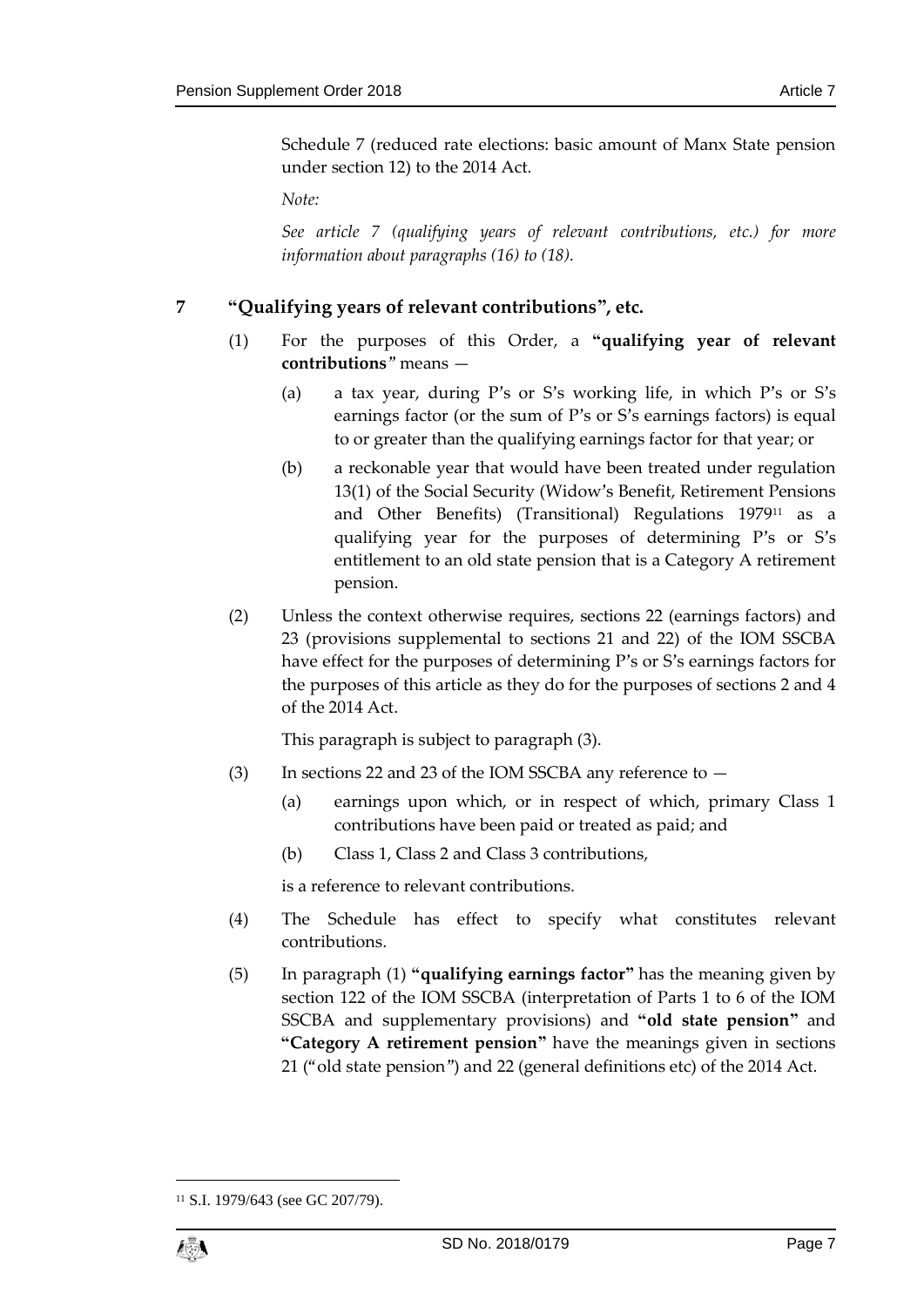## **PART 3 – RATE**

## <span id="page-7-1"></span><span id="page-7-0"></span>**8 Rate**

- (1) This article specifies the weekly rate of supplement payable to P if P satisfies the conditions specified in article 5(1) (conditions of entitlement) and, if the Treasury makes a direction under paragraph (3) of article 9 (claims), P satisfies sub-paragraph (a) or (b) of that paragraph.
- (2) Subject to paragraph (15), the rate is calculated by following steps 1 to 3 in paragraphs (3) to (12).

*Step 1 – calculate the initial rate*

Standard case

(3) If P is a standard case, calculate the initial rate (IR) in P's case in accordance with the formula —

$$
IR = \pounds 53.75 \times \frac{N}{30}
$$
.

Here "N" means the number of qualifying years of relevant contributions (see article 7) which P has in P's working life, but if N is more than 30, N is to be taken to be 30.

Reduced rate election case

- (4) If P is a reduced rate election case, calculate the initial rate  $(IR)$  in P's case in accordance with the formula specified in —
	- (a) if paragraph (5) or (6) applies to P, paragraph (7); or
	- (b) if paragraph (8) or (9) applies to P, paragraph (10).
- (5) This paragraph applies to P if the transitional rate of the Manx State pension for P is the rate specified in paragraph 2(2)(b) of Schedule 6 (reduced rate elections: effect on rate of section 4 pension) to the 2014 Act (including as recalculated under paragraph 5 of that Schedule).
- (6) This paragraph applies to P if P is entitled to a basic amount for the purpose of section 12 of the 2014 Act under paragraph 2 of Schedule 7 (reduced rate elections: basic amount of Manx State pension under section 12) to that Act.
- (7) The formula specified in this paragraph is  $-$

$$
IR = \pounds 32.25 \; x \frac{N}{30}.
$$

Here "N" means the number of qualifying years of relevant contributions which S has in S's working life, but if N is more than 30, N is to be taken to be 30.

(8) This paragraph applies to P if the transitional rate of the Manx State pension for P is the rate specified in paragraph 3(2)(b) of Schedule 6 to the 2014 Act (including as recalculated under paragraph 4 of that Schedule).

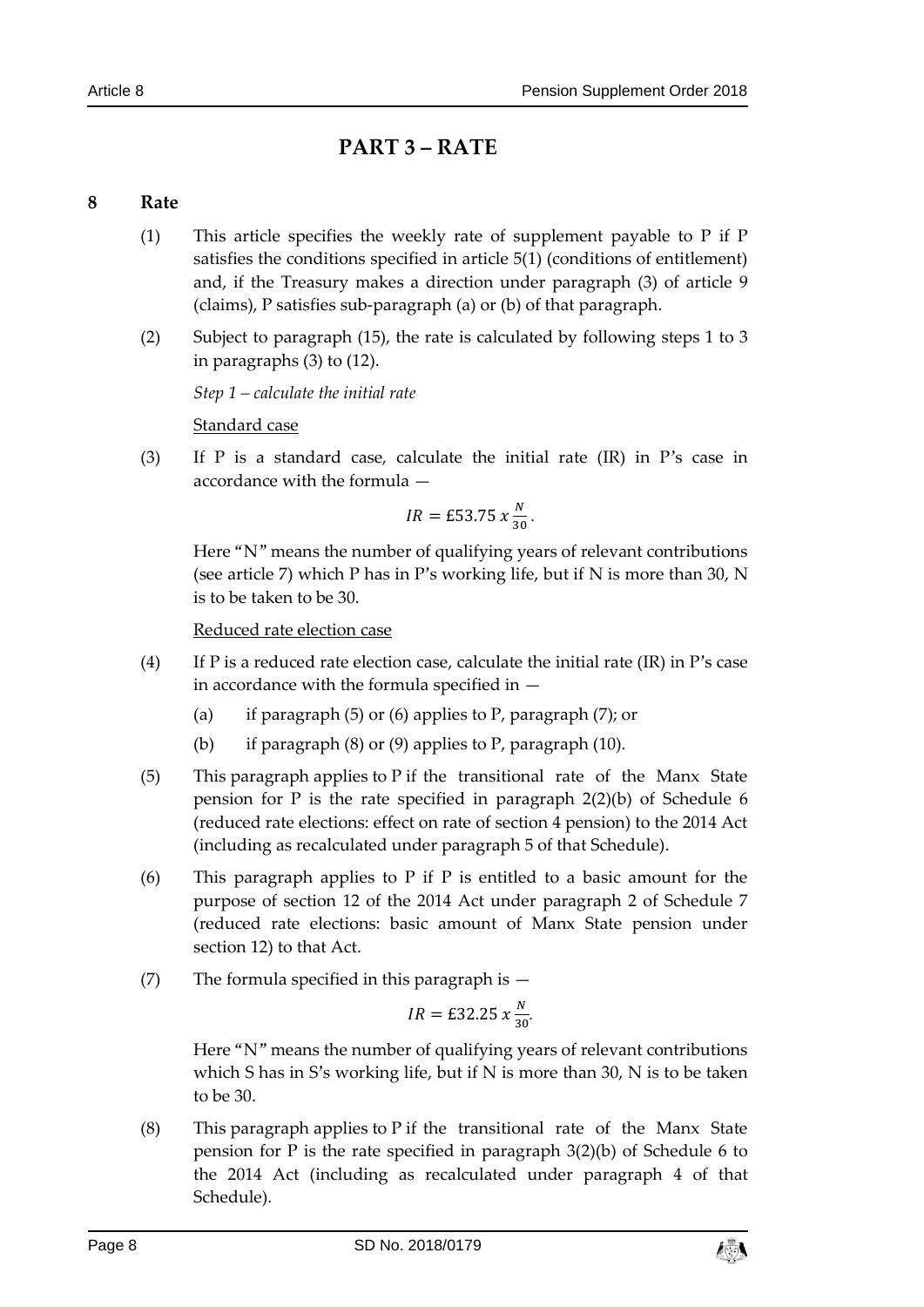- (9) This paragraph applies to  $P$  if  $P$  is entitled to a basic amount for the purpose of section 12 of the 2014 Act under paragraph 3 of Schedule 7 to that Act.
- (10) The formula specified in this paragraph is —

$$
IR = \pounds 53.75 \times \frac{N}{30}
$$

Here "N" means the number of qualifying years of relevant contributions which S has in S's working life, but if N is more than 30, N is to be taken to be 30.

*Step 2 – calculate the reduction factor*

(11) Calculate the reduction factor (RF) in P's case in accordance with the formula —

$$
RF = IR \times (AR - QRA).
$$

Here —

"AR" means the annual reduction in P's case as determined in accordance with Table 1 in paragraph (13); and

"QRA" means the quarterly reduction adjustment in P's case as determined in accordance with Table 2 in paragraph (14).

*Step 3 – Deduct the reduction factor from the initial rate*

- (12) Deduct RF from IR.
- (13) The annual reduction in P's case is to be determined in accordance with Table 1.

| Table 1                       |                              |  |
|-------------------------------|------------------------------|--|
| Period within which P reaches | Annual reduction in P's case |  |
| pensionable age (inclusive)   |                              |  |
| 6 April 2019 to 5 April 2020  | 5%                           |  |
| 6 April 2020 to 5 April 2021  | 10%                          |  |
| 6 April 2021 to 5 April 2022  | 15%                          |  |
| 6 April 2022 to 5 April 2023  | 20%                          |  |
| 6 April 2023 to 5 April 2024  | 25%                          |  |
| 6 April 2024 to 5 April 2025  | 30%                          |  |
| 6 April 2025 to 5 April 2026  | 35%                          |  |
| 6 April 2026 to 5 April 2027  | 40%                          |  |
| 6 April 2027 to 5 April 2028  | 45%                          |  |
| 6 April 2028 to 5 April 2029  | 50%                          |  |
| 6 April 2029 to 5 April 2030  | 55%                          |  |
| 6 April 2030 to 5 April 2031  | 60%                          |  |
| 6 April 2031 to 5 April 2032  | 65%                          |  |
| 6 April 2032 to 5 April 2033  | 70%                          |  |
| 6 April 2033 to 5 April 2034  | 75%                          |  |
| 6 April 2034 to 5 April 2035  | 80%                          |  |
| 6 April 2035 to 5 April 2036  | 85%                          |  |
| 6 April 2036 to 5 April 2037  | 90%                          |  |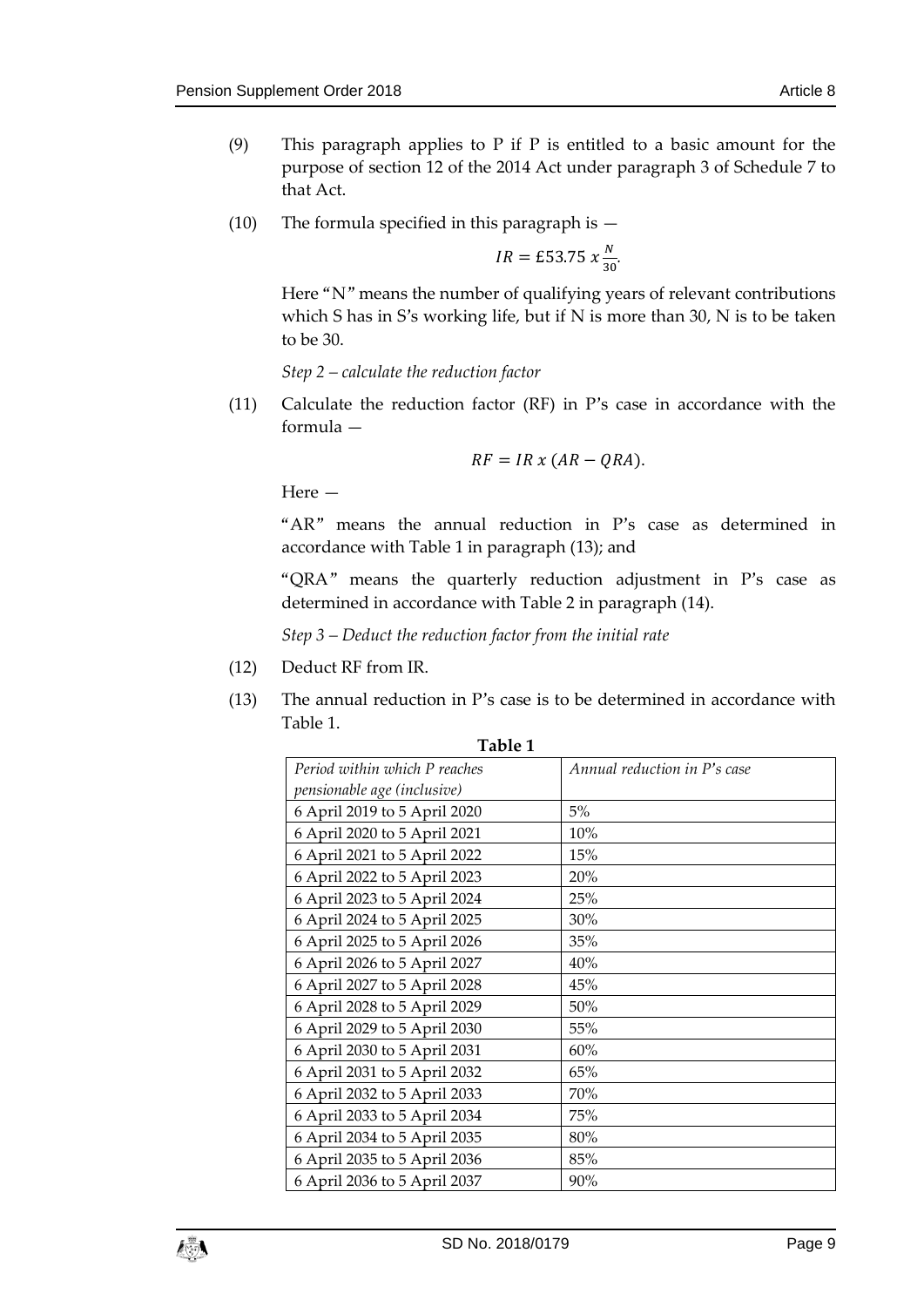| $\frac{1}{2}$ 6 April 2037 to 5 April 2038 | 95%  |
|--------------------------------------------|------|
| $\pm 6$ April 2038 to 5 April 2039         | 100% |

(14) The quarterly reduction adjustment in P's case is to be determined in accordance with Table 2.

| Table 2                                |                                         |
|----------------------------------------|-----------------------------------------|
| Period within which P reaches          | Quarterly reduction adjustment in $P's$ |
| pensionable age (inclusive)            | case                                    |
| 6 April in any year to 5 July in the   | 3.75%                                   |
| same year                              |                                         |
| 6 July in any year to 5 October in the | 2.5%                                    |
| same year                              |                                         |
| 6 October in any year to 5 January in  | 1.25%                                   |
| the next year                          |                                         |
| 6 January in any year to 5 April in    | $0\%$                                   |
| the same year                          |                                         |

(15) If the rate of supplement as calculated in accordance with paragraphs (2) to (12) is a fraction of a penny, round the rate of supplement to the nearest penny and take any ½p as nearest to the next whole penny above.

## **PART 4 – CLAIMS AND PAYMENTS**

## <span id="page-9-1"></span><span id="page-9-0"></span>**9 Claims**

- (1) The Treasury must make arrangements for
	- (a) the identification of persons who, in its opinion, are likely to qualify for a supplement; and
	- (b) the determination and award of supplements in accordance with this Order.
- (2) It is not a condition of entitlement to a supplement that P makes a claim for a supplement.

This paragraph is subject to paragraph (3).

- (3) In such cases and in such manner as the Treasury specifies, the Treasury may direct that P is not entitled to a supplement unless, in addition to satisfying the other conditions of entitlement to a supplement specified in article  $5(1)$  (conditions of entitlement)  $-$ 
	- (a) P makes a claim for a supplement in such manner, and within such time, as the Treasury may specify; or
	- (b) P is treated as making a claim for a supplement.
- $(4)$  If
	- (a) the Treasury
		- (i) has not made a direction under paragraph (3); or

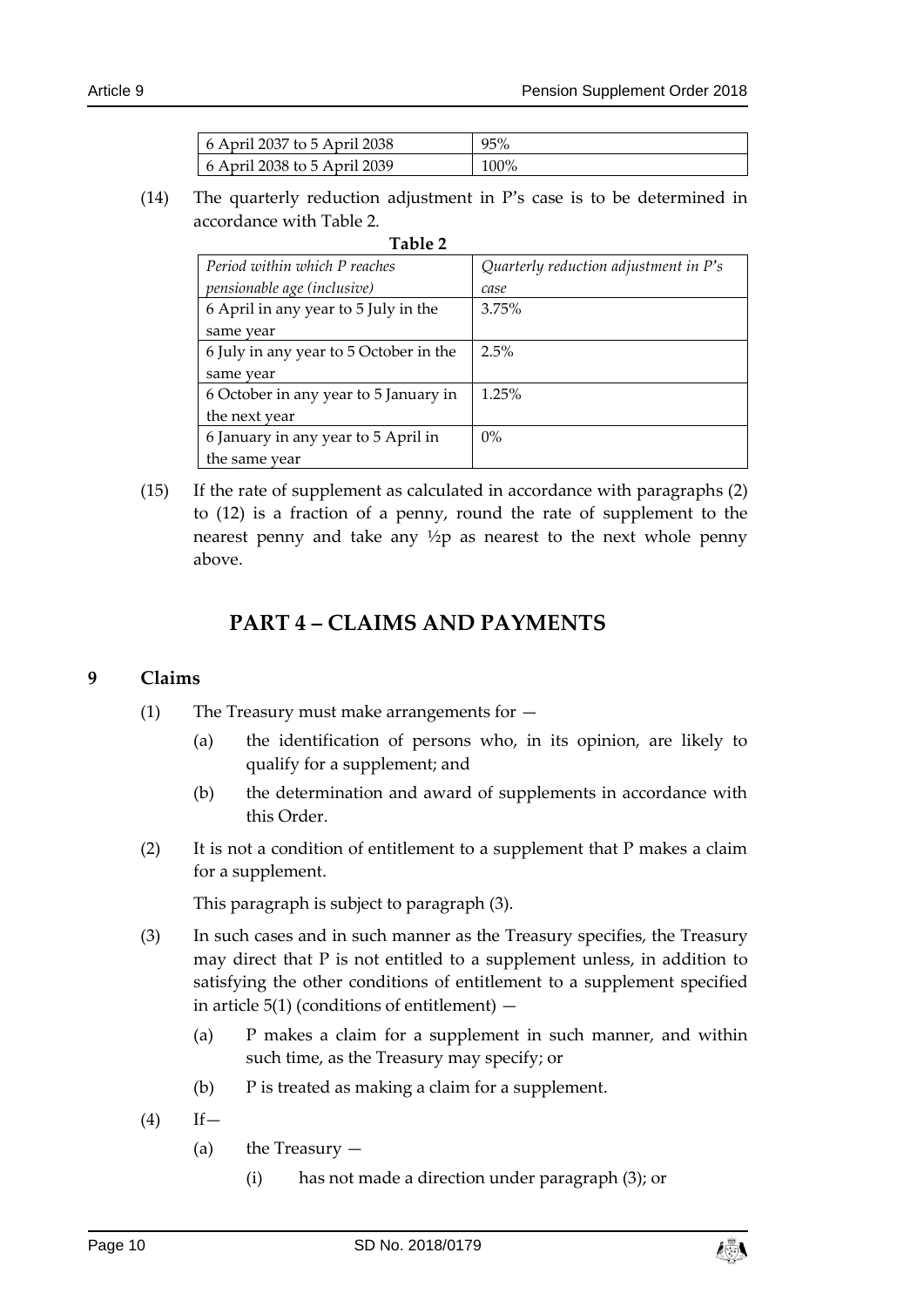- (ii) has made a direction under paragraph (3) but P has not satisfied sub-paragraph (a) or (b) of that paragraph; and
- (b) it is determined that  $P$  is, or is not, entitled to a supplement,

P shall be taken to have made such a claim for the purposes of article 15 (decisions and appeals).

### <span id="page-10-0"></span>**10 Payments**

(1) Except in such circumstances as the Treasury may direct, Part 3 (payments) of the Claims and Payments Regulations applies to a supplement as if it were a Manx state pension.

This paragraph is subject to paragraph (2) and article 11 (changes to be notified).

(2) For the purposes of paragraph (1), the Social Security (Overlapping Benefits) Regulations 1979<sup>12</sup> shall be taken not to apply.

## <span id="page-10-1"></span>**11 Changes to be notified**

Unless the context otherwise requires, regulation 32(1B) of the Claims and Payments Regulations (changes to be notified) applies to a supplement as if a supplement were a benefit to which section 5 of SSAA applied.

## <span id="page-10-2"></span>**12 Third parties**

Part 4 (third parties) of the Claims and Payments Regulations applies to a supplement as if a supplement were a Manx state pension.

## <span id="page-10-3"></span>**13 Extinguishment**

Regulation 38 (extinguishment of right to payment of sums by way of benefit where payment is not obtained within the prescribed period) of the Claims and Payments Regulations applies to a supplement as if a supplement were a Manx state pension.

## <span id="page-10-4"></span>**14 Suspension of Manx state pension during imprisonment**

If, under Part 2 of the IOM State Pension Regulations (prisoners), P is not to be paid a Manx state pension for any period during which P is a prisoner in any of the circumstances set out in regulation 2(2) of those Regulations (prisoners who are not to be paid Manx state pension), P is to be treated as not being entitled to a Manx state pension for that period for the purposes of the qualifying benefit condition specified in article 6 (circumstances in which the conditions of entitlement are satisfied).

<sup>12</sup> S.I. 1979/597 (GC 207/79).



1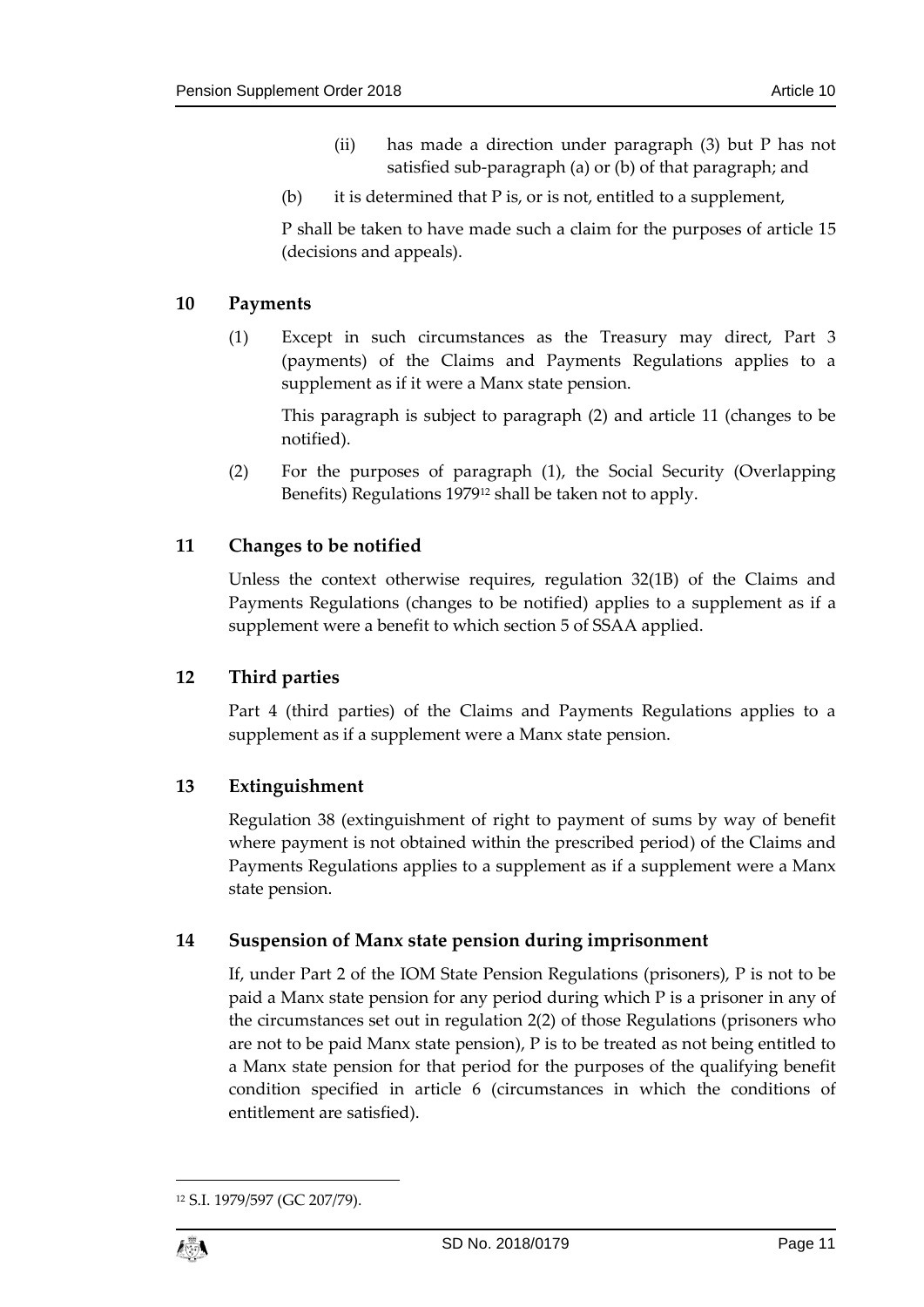## **PART 5 – DECISIONS AND APPEALS**

### <span id="page-11-1"></span><span id="page-11-0"></span>**15 Decisions and appeals**

- (1) Part I (decisions and appeals) of the Social Security Act 1998<sup>13</sup> shall apply to a supplement as if a supplement were a "relevant benefit" within the meaning of section 8(3) of that Act (decisions by an adjudication officer) and as if this Order were a "relevant enactment" within the meaning of section 8(4) of that Act.
- (2) A decision made on a claim for, or on an award of, a supplement shall be taken not to fall within Schedule 2 (decisions against which no appeal lies) to that Act.

## <span id="page-11-2"></span>**PART 6 – OVERPAYMENTS AND ADJUSTMENTS, ENFORCEMENT AND INFORMATION**

## <span id="page-11-3"></span>**16 Overpayments and adjustments, enforcement and information**

<span id="page-11-4"></span>Parts 3 (overpayments and adjustments), 6 (enforcement) and 7 (information) of SSAA applies to a supplement as if a supplement were a benefit which falls to be so treated under any of those provisions.

## **PART 7 – FINANCE**

## <span id="page-11-5"></span>**17 Financial provisions**

<span id="page-11-6"></span>Any supplement payable and any other expenses of the Treasury attributable to this Order shall be paid out of the Manx National Insurance Fund (see section 161 of SSAA).

## **PART 8 – REVOCATION AND SAVINGS**

#### <span id="page-11-7"></span>**18 Revocation of the Pension Supplement Scheme 2001**

- (1) The Pension Supplement Scheme 2001 is revoked.
- (2) Paragraph (1) is subject to articles 19 to 23 (savings).

#### <span id="page-11-8"></span>**19 Savings: general**

Despite its revocation by article 18 (revocation of the Pension Supplement Scheme 2001), the Pension Supplement Scheme 2001 ("the 2001 Scheme")

-



<sup>13</sup> 1998 c.14 (see SD 92/00).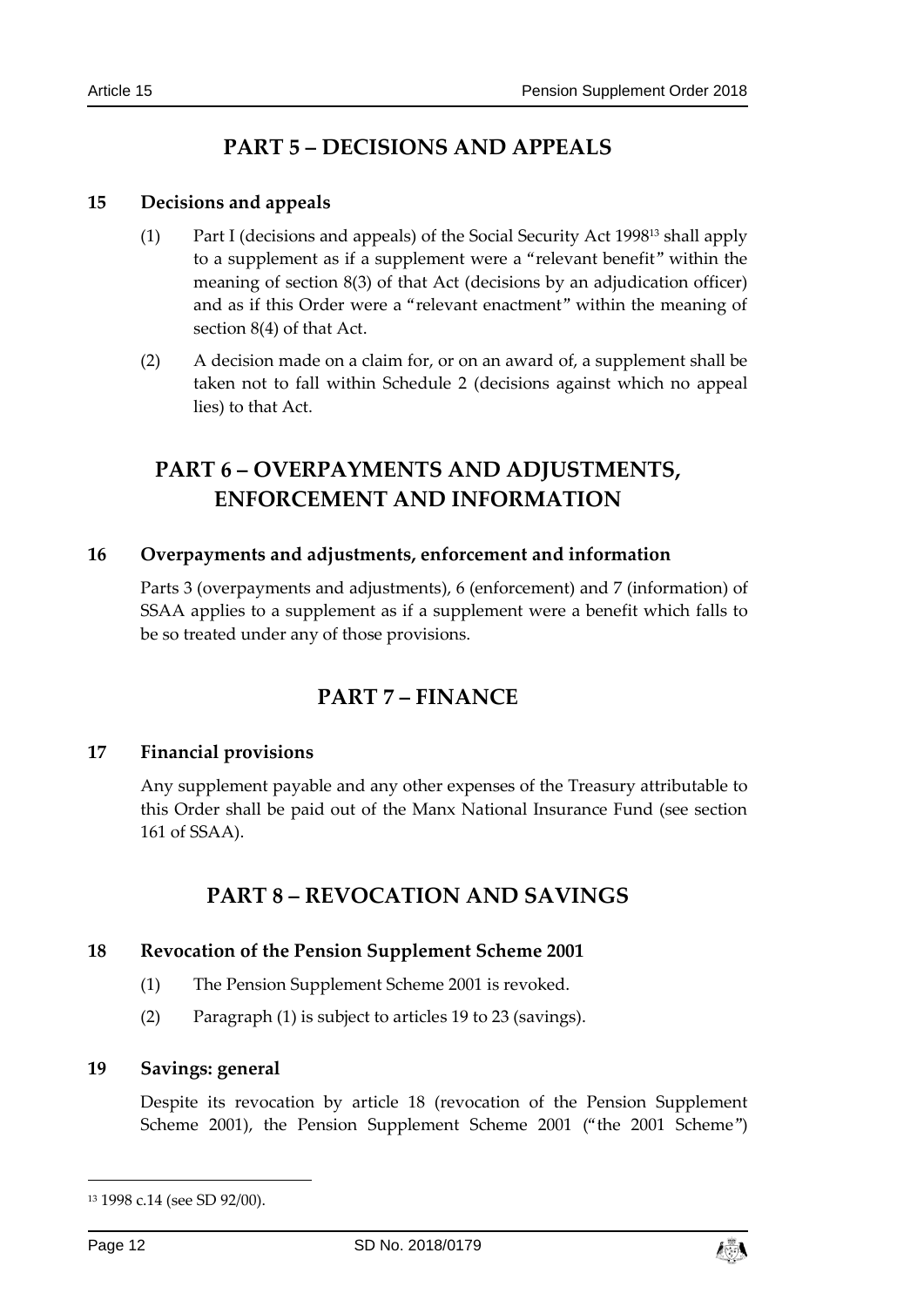continues to have effect in the case of a person to whom any of articles 20 to 22 applies.

## <span id="page-12-0"></span>**20 Savings: person entitled to pension supplement immediately before 6 April 2019**

This article applies to a person if that person is entitled to a pension supplement under the 2001 Scheme immediately before 6 April 2019.

## <span id="page-12-1"></span>**21 Savings: person not entitled to pension supplement immediately before 6 April 2019 because the person does not satisfy the ordinary residence condition**

- (1) This article applies to a person if that person is not entitled to a pension supplement under the 2001 Scheme immediately before 6 April 2019 only for the reason given in paragraph (2).
- (2) That reason is that the person does not satisfy the ordinary residence condition specified in paragraph 1(a) of the 2001 Scheme.

## <span id="page-12-2"></span>**22 Savings: person not entitled to pension supplement immediately before 6 April 2019 because the person does not satisfy the qualifying benefit condition because the person has not claimed a qualifying benefit**

- (1) This article applies to a person if that person is not entitled to a pension supplement under the 2001 Scheme immediately before 6 April 2019 only because the person does not satisfy the qualifying benefit condition for the reason given in paragraph (2).
- (2) That reason is that the person is not entitled to a qualifying benefit only because that person does not satisfy the condition for making a claim for that qualifying benefit.

## <span id="page-12-3"></span>**23 Interpretation of Part 8**

In this Part the phrases **"ordinary residence condition", "qualifying benefit"**  and **"qualifying benefit condition"** have meanings given to them in the 2001 Scheme.

**MADE 28TH JUNE 2018**

**A L CANNAN** *Minister for the Treasury*

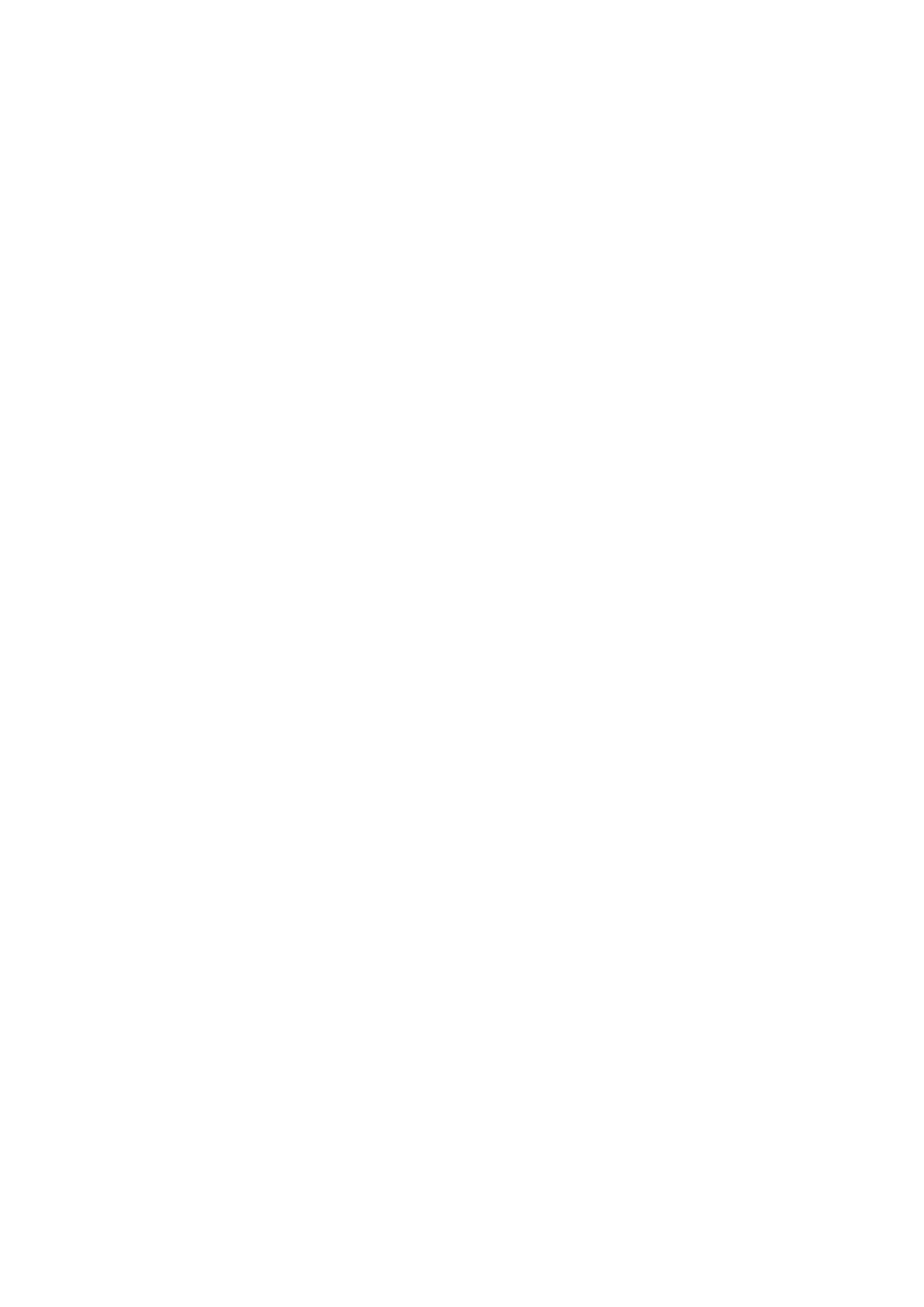### **SCHEDULE**

#### [Article  $7(4)$ ]

## **RELEVANT CONTRIBUTIONS**

## **PART 1 – INTRODUCTION**

## <span id="page-14-1"></span><span id="page-14-0"></span>**1 Introduction**

- (1) This Schedule specifies what constitutes **"relevant contributions"** for the purposes of this Order.
- (2) Parts 2 and 3 of this Schedule specify
	- (a) those contributions paid by P or S (or treated as paid) and those earnings of P or S upon which such contributions were paid or treated as paid; and
	- (b) those contributions or earnings with which P or S is credited,

in respect of any period of insurance or tax year which constitute "relevant contributions" in respect of that period of insurance or tax year.

- (3) Any contributions or earnings which constitute "relevant contributions" under Part 3 are in addition to those which do so under Part 2 of this Schedule in respect of the same period of insurance or tax year.
- (4) Part 4 of this Schedule provides for the interpretation of this Schedule.

## **PART 2 – "RELEVANT CONTRIBUTIONS": GENERAL**

## **2 Periods of insurance earlier than 6 April 1975 and tax years 1975-76 to 1977-78**

- (1) This paragraph applies in respect of  $-$ 
	- (a) any period of insurance ending earlier than 6 April 1975; and
	- (b) any of the 1975-76, 1976-77 or 1977-78 tax years.
- (2) If the Treasury held P's or S's national insurance contribution record on 5 April 1978, any IOM contributions or UK contributions and any IOM credits or UK credits are relevant contributions in respect of that period of insurance or tax year.
- (3) If the Treasury did not hold P's or S's national insurance contribution record on 5 April 1978, any IOM contributions or IOM credits are relevant contributions in respect of that period of insurance or tax year.

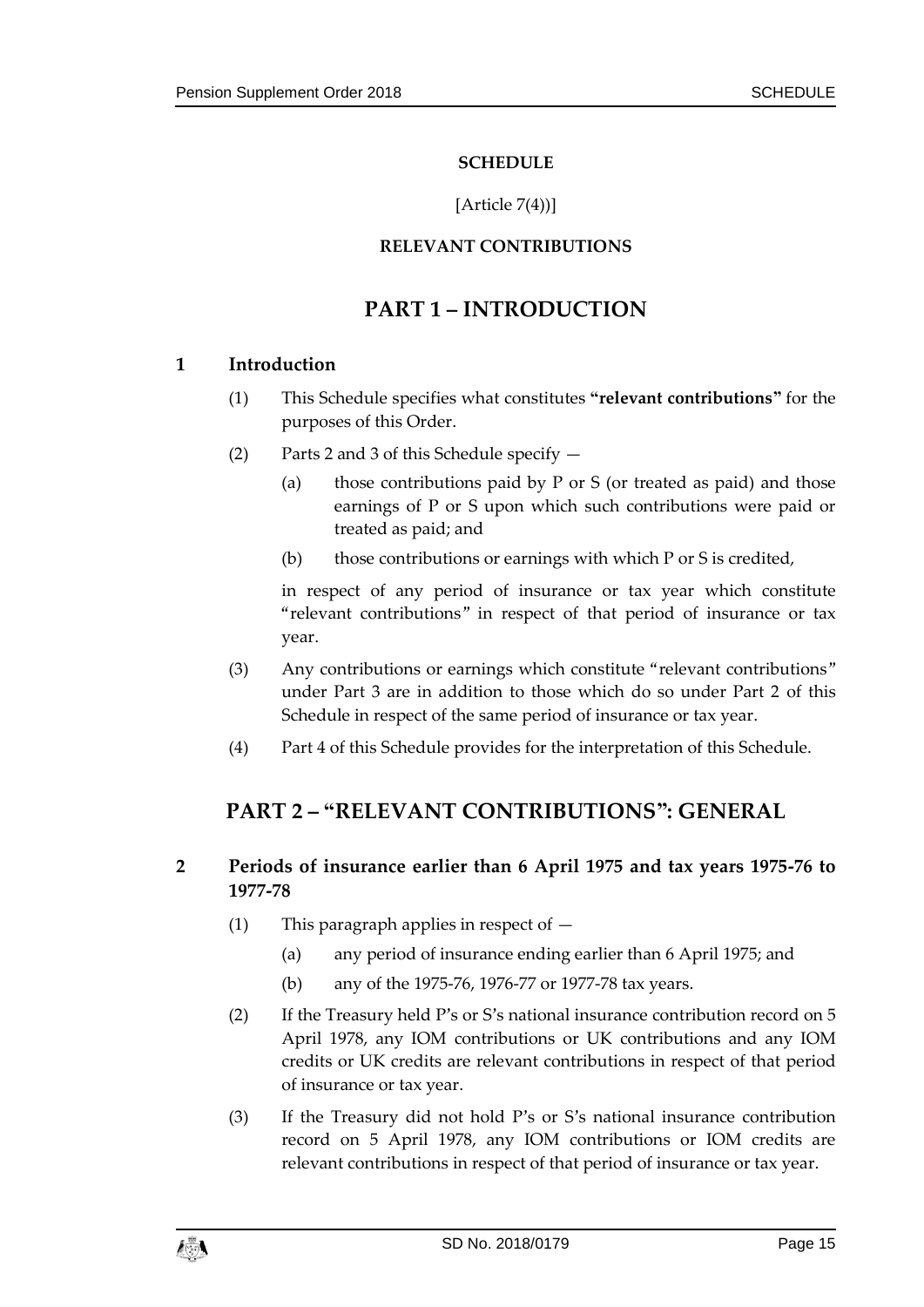#### **3 Tax years 1978-79 to 1995-96**

- (1) This paragraph applies in respect of any of the tax years from 1978-79 to 1995-96 (inclusive).
- (2) If the Treasury held P's or S's national insurance contribution record on the last day of such a tax year, any IOM contributions or UK contributions or IOM credits or UK credits are relevant contributions in respect of that tax year.
- (3) If the Treasury did not hold P's or S's national insurance contribution record on the last day of such a tax year, any IOM contributions or IOM credits are relevant contributions in respect of that tax year.

#### **4 Tax years 1996-97 to 1998-99**

- (1) This paragraph applies in respect of any of the tax years from 1996-97 to 1998-99 (inclusive).
- (2) Any IOM contributions or IOM credits are relevant contributions in respect of that tax year.

#### **5 Tax year 1999-2000 and later tax years**

- (1) This paragraph applies in respect of the tax year 1999-2000 and any later tax year.
- (2) Any IOM contributions or IOM credits are relevant contributions in respect of that tax year.

This is subject to sub-paragraphs (3) to (8).

- (3) Any IOM auto-credits or IOM starting credits are not relevant contributions in respect of that tax year.
- (4) No more than 13 IOM credits are relevant contributions in respect of that tax year.

This is subject to sub-paragraphs (5) to (8).

- (5) Sub-paragraph (4) does not apply if sub-paragraph (6) applies.
- (6) This sub-paragraph applies if  $-$ 
	- (a) P or S is awarded incapacity benefit under Part 2 of the IOM SSCBA;
	- (b) that award is made for a period which began on a day in the tax year 1999-2000 or a later tax year; and
	- (c) each of the 5 tax years immediately preceding the tax year in which that award began is a tax year for which P or S has a qualifying year of relevant contributions (but see sub-paragraph (8)) in P's or S's working life.

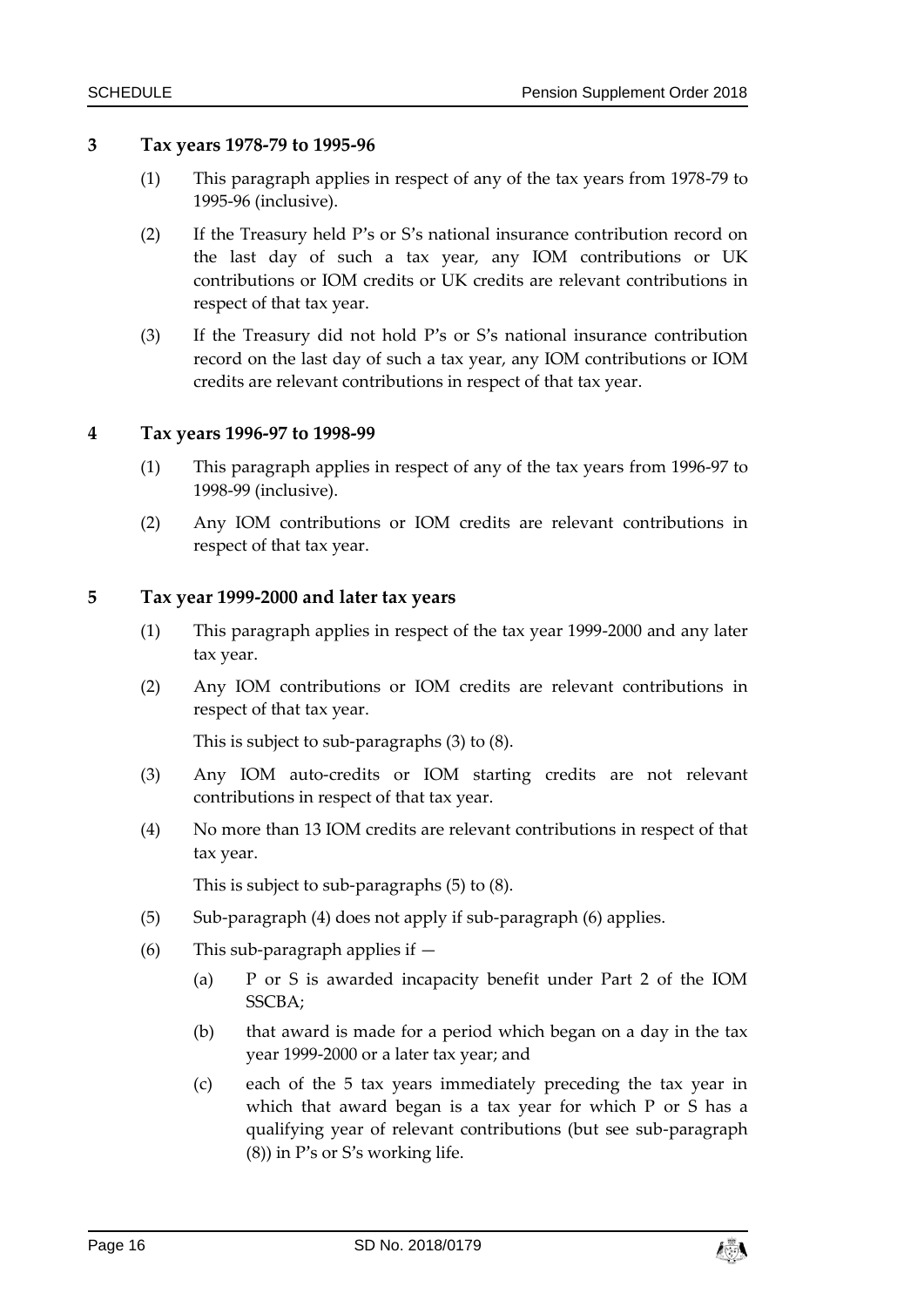- (7) If sub-paragraph (6) applies any IOM incapacity for work credits are relevant contributions in respect of any tax year in which P or S was awarded incapacity benefit under that award (excluding the tax year in which the last day of that period of award falls).
- (8) For the purposes of sub-paragraph  $(6)(c)$ , the following are not relevant contributions in respect of a tax year —
	- (a) any IOM contributions which are Class 3 contributions paid by P or S (or treated as paid); or
	- (b) any IOM credits,

in respect of that tax year.

## **PART 3 – RELEVANT CONTRIBUTIONS FOR MEMBERS OF THE FORCES**

#### **6 Periods of insurance and tax years ending earlier than 5 April 1978**

- (1) This paragraph applies in respect of any period of insurance or tax year ending earlier than 5 April 1978.
- (2) This sub-paragraph applies if the Treasury
	- (a) held P's or S's national insurance record on 5 April 1978; but
	- (b) did not hold P's or S's national insurance record on the last day of any period of insurance or tax year ending earlier than 5 April 1978.
- (3) If sub-paragraph (2) applies any UK contributions or UK credits in respect of any week falling within the period of P's or S's employment in that period of insurance or tax year as a serving member of the forces are relevant contributions in respect of that period of insurance or tax year.

## **7 Tax years 1996-97 to 1998-99**

- (1) This paragraph applies in respect of any of the tax years from 1996-97 to 1998-99 (inclusive).
- (2) If the Treasury held P's or S's national insurance record on the last day of such a tax year, any UK contributions or UK credits in respect of any week falling within the period of P's or S's employment in that tax year as a serving member of the forces are relevant contributions in respect of that tax year.

## **8 Tax year 1999-2000 and later tax years**

(1) This paragraph applies in respect of the tax year 1999-2000 and any later tax year.

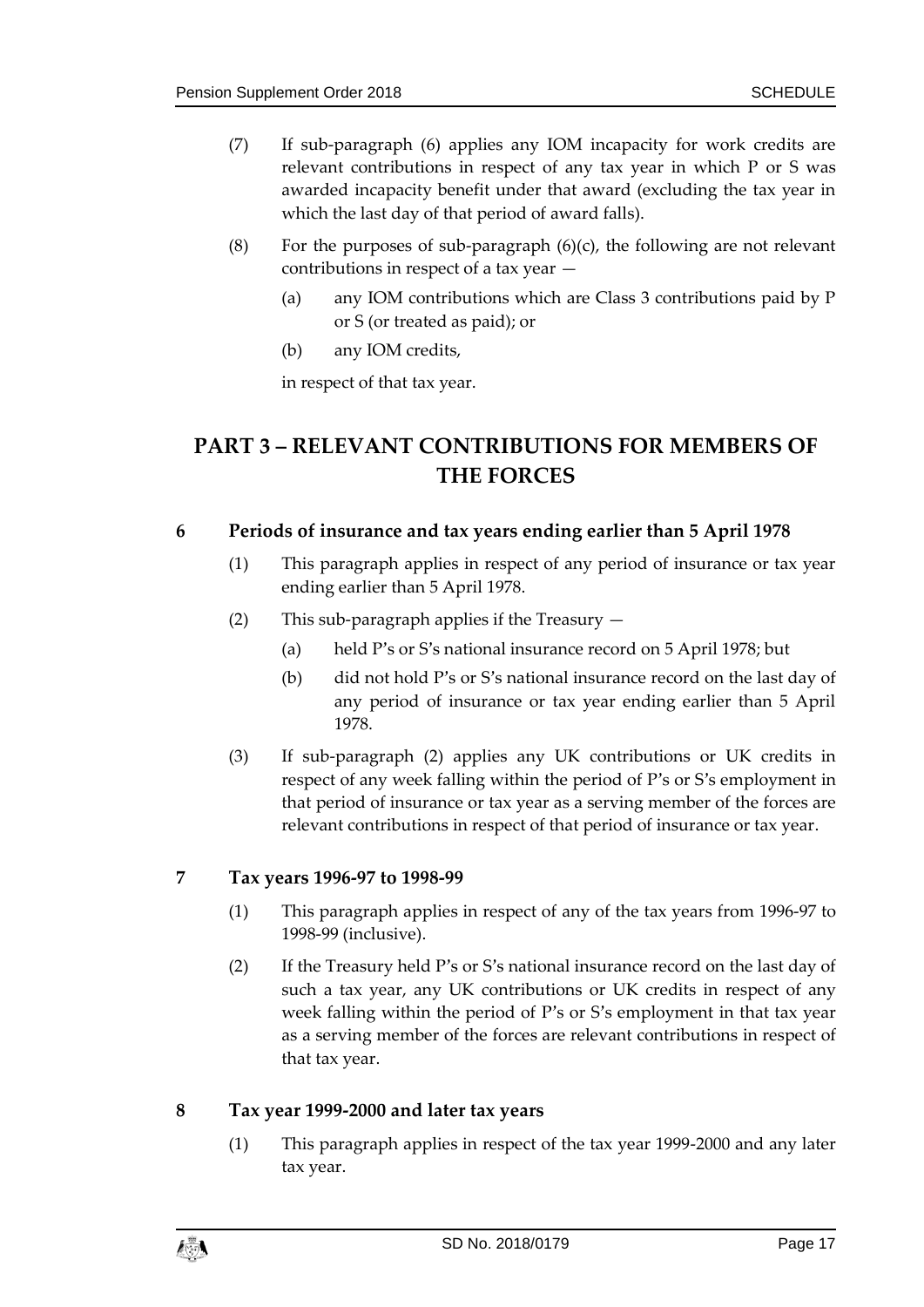(2) If the Treasury held P's or S's national insurance record on 5 April of such a tax year, any UK contributions or UK credits in respect of any week falling within the period of P's or S's employment in that tax year as a serving member of the forces are relevant contributions in respect of that tax year.

This is subject to sub-paragraph (3).

(3) No more than 13 UK credits in respect of that tax year are relevant contributions.

## **PART 4 – INTERPRETATION OF PARTS 2 AND 3**

#### **9 Interpretation**

- (1) In this Schedule —
- **"IOM auto-credits"** means earnings credited under regulation 9A (credits for persons approaching pensionable age) of the IOM 1975 Credits Regulations;

#### **"IOM contributions"** means —

- (a) in respect of periods of insurance before 6 April 1975, flat-rate contributions as an employed insured person, a self-employed insured person or a non-employed insured person under Part I of the IOM 1971 Act; and
- (b) in respect of the 1975-76 tax year and later tax years, primary Class 1 contributions or Class 2 or Class 3 contributions under Part I of the IOM 1975 Act or Part 1 of the IOM SSCBA and earnings (not exceeding the upper earnings limit (see section 5 of the IOM SSCBA: earnings limits and thresholds for Class 1 contributions)) upon which primary Class 1 contributions were paid under Part 1 of the IOM SSCBA;
- **"IOM credits"** means any contributions or earnings with which a person is to be credited under any of the following provisions of Part 8 of the IOM State Pension Regulations—
	- (a) Chapter 1 (general);
	- (b) in Chapter 2 (crediting earnings or contributions in respect of a pre-commencement qualifying year), regulation 26 (credits under the IOM 1975 Credits Regulations) other than under regulation 9F (credits for persons providing care for a child under age 12) of the IOM 1975 Credits Regulations pursuant to regulation 26; and
	- (c) in Chapter 3 (crediting earnings or contributions in respect of a qualifying year or a post-commencement qualifying year), regulations 29 (credits under specified provisions of the IOM 1975

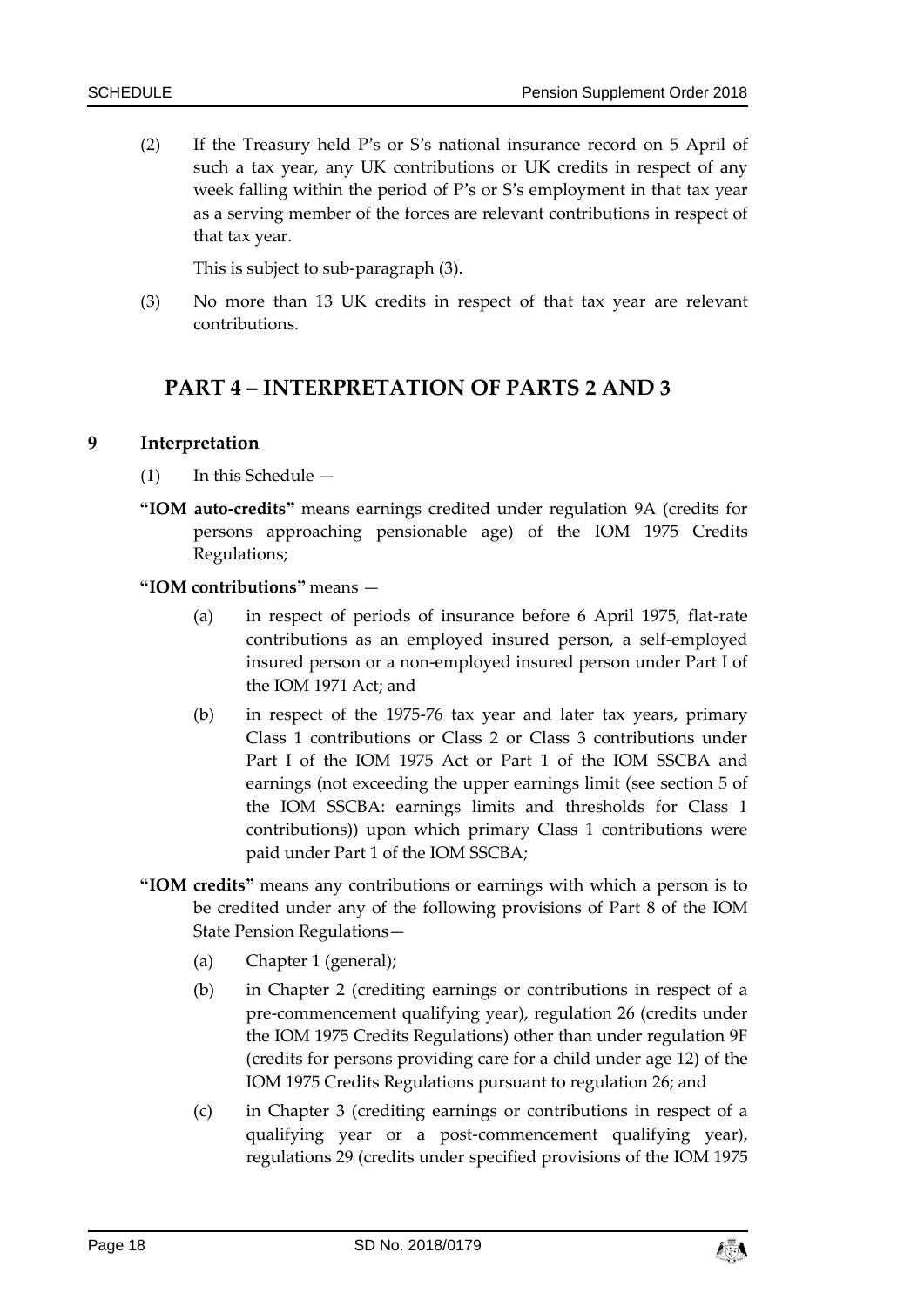Credits Regulations) and 30 (credits for persons in receipt of employed person's allowance);

- **"IOM incapacity for work credits"** means earnings credited under regulation 8B of the IOM 1975 Credits Regulations (credits for incapacity for work) under Part 8 of the IOM State Pension Regulations;
- **"IOM starting credits"** means any Class 3 contributions credited under regulation 4 (starting credits for the purposes of a retirement pension, a widowed mother's allowance, a bereavement allowance and a widow's pension) of the IOM 1975 Credits Regulations under Part 8 of the IOM State Pension Regulations;
- **"period of insurance"** means, in respect of any period before 6 April 1975, a period of 52 or 53 weeks commencing on the first Monday in March, June, September and December of a calendar year;
- **"UK contributions"** means
	- (a) in respect of periods of insurance before 6 April 1975, flat-rate contributions as an employed insured person, a self-employed insured person or a non-employed insured person under Part I of the UK 1965 Act; and
	- (b) in respect of the 1975-76 tax year and later tax years, primary Class 1 contributions or Class 2 or Class 3 contributions under Part I of the UK 1975 Act or Part 1 of the UK SSCBA and earnings upon which primary Class 1 contributions were paid (not exceeding the upper earnings limit (see section 5 of the UK SSCBA)) under Part 1 of the UK SSCBA;
- **"UK credits"** means any contributions or earnings with which a person is to be credited under any of the following provisions of Part 8 of the UK State Pension Regulations —
	- (a) Chapter 1 (general);
	- (b) in Chapter 2 (crediting earnings or contributions in respect of a pre-commencement qualifying year), regulation 26 (credits under UK 1975 Credits Regulations) other than under regulation 9F (credits for persons providing care for a child under age 12) of the UK 1975 Credits Regulations pursuant to regulation 26; and
	- (c) in Chapter 3 (crediting earnings or contributions in respect of a qualifying year or a post-commencement qualifying year), regulations 29 (credits under specified provisions of the UK 1975 Credits Regulations) and 30 (credits for persons in receipt of working tax credit).
- (2) In this Schedule —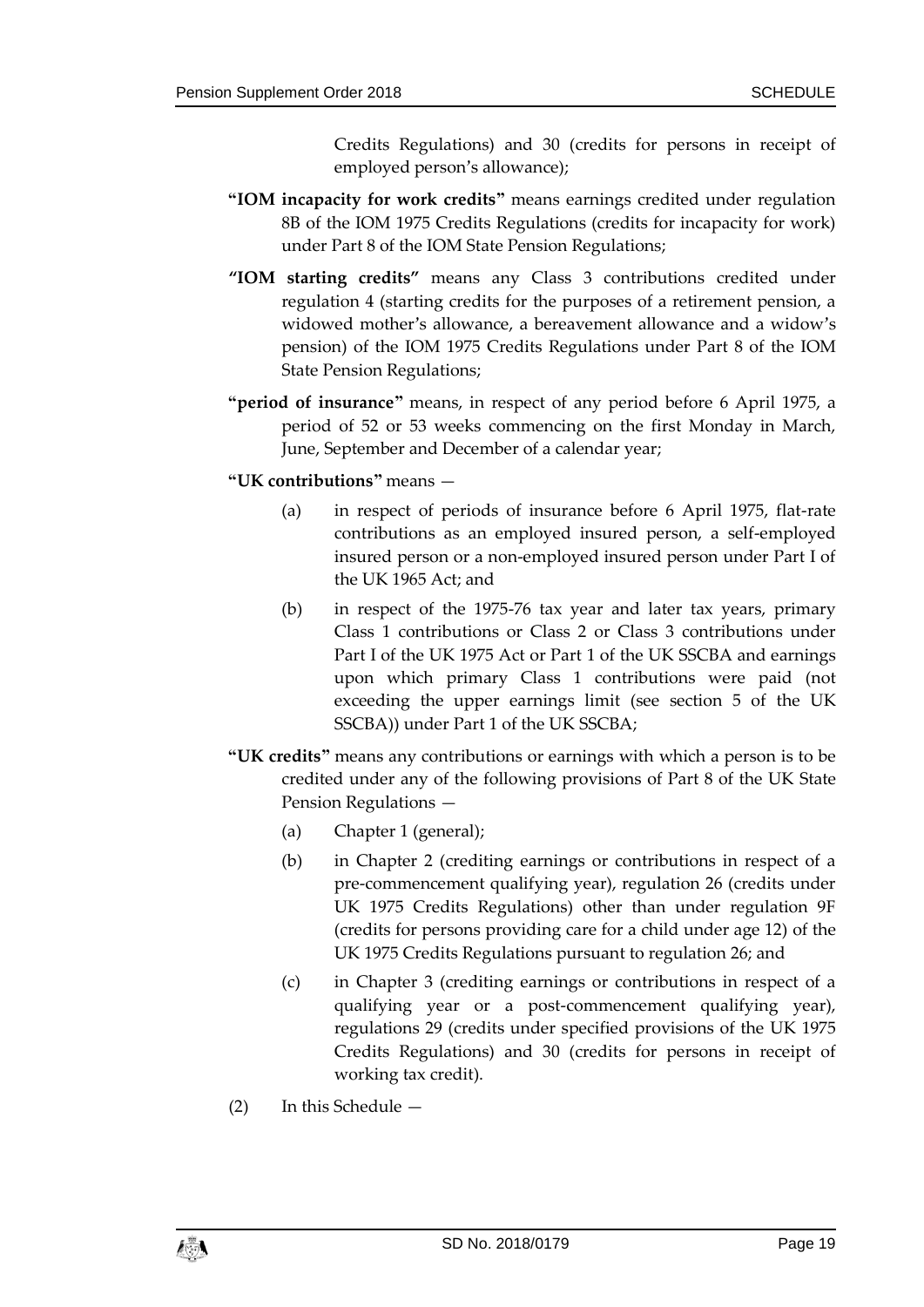- **"IOM 1971 Act"** means the National Insurance (Isle of Man) Act 1971<sup>14</sup> and any analogous preceding legislation which had effect in the Island;
- **"IOM 1975 Act"** means the Social Security Act 197515;
- **"IOM 1975 Credits Regulations"** means the Social Security (Credits) Regulations 197516;
- **"UK 1965 Act"** means the National Insurance Act 1965<sup>17</sup> (as it had effect in Great Britain) and any analogous preceding legislation which had effect in Great Britain;
- **"UK 1975 Act"** means the Social Security Act 1975<sup>18</sup> (as it had effect in Great Britain);
- **"UK 1975 Credits Regulations"** means the Social Security (Credits) Regulations 1975<sup>19</sup> (as they have effect in Great Britain);
- **"UK SSCBA"** means the Social Security Contributions and Benefits Act 1992<sup>20</sup> (as it has effect in Great Britain); and
- **"UK State Pension Regulations"** means the State Pension Regulations 2015<sup>21</sup> (as they have effect in Great Britain).
- (3) Reference in sub-paragraph (2) to any legislation which had or has effect in Great Britain includes reference to any analogous legislation which had or has effect in Northern Ireland at the same time.

-

<sup>16</sup> S.I. 1975/556 (see GC 156/75).

- <sup>18</sup> 1975 c.14
- <sup>19</sup> S.I. 1975/556.
- <sup>20</sup> 1992 c.4.



<sup>14</sup> 1971 c.29.

<sup>15</sup> 1975 c.14 (see GC 154/75).

<sup>17</sup> 1965 c.51.

<sup>21</sup> S.I. 2015/173.